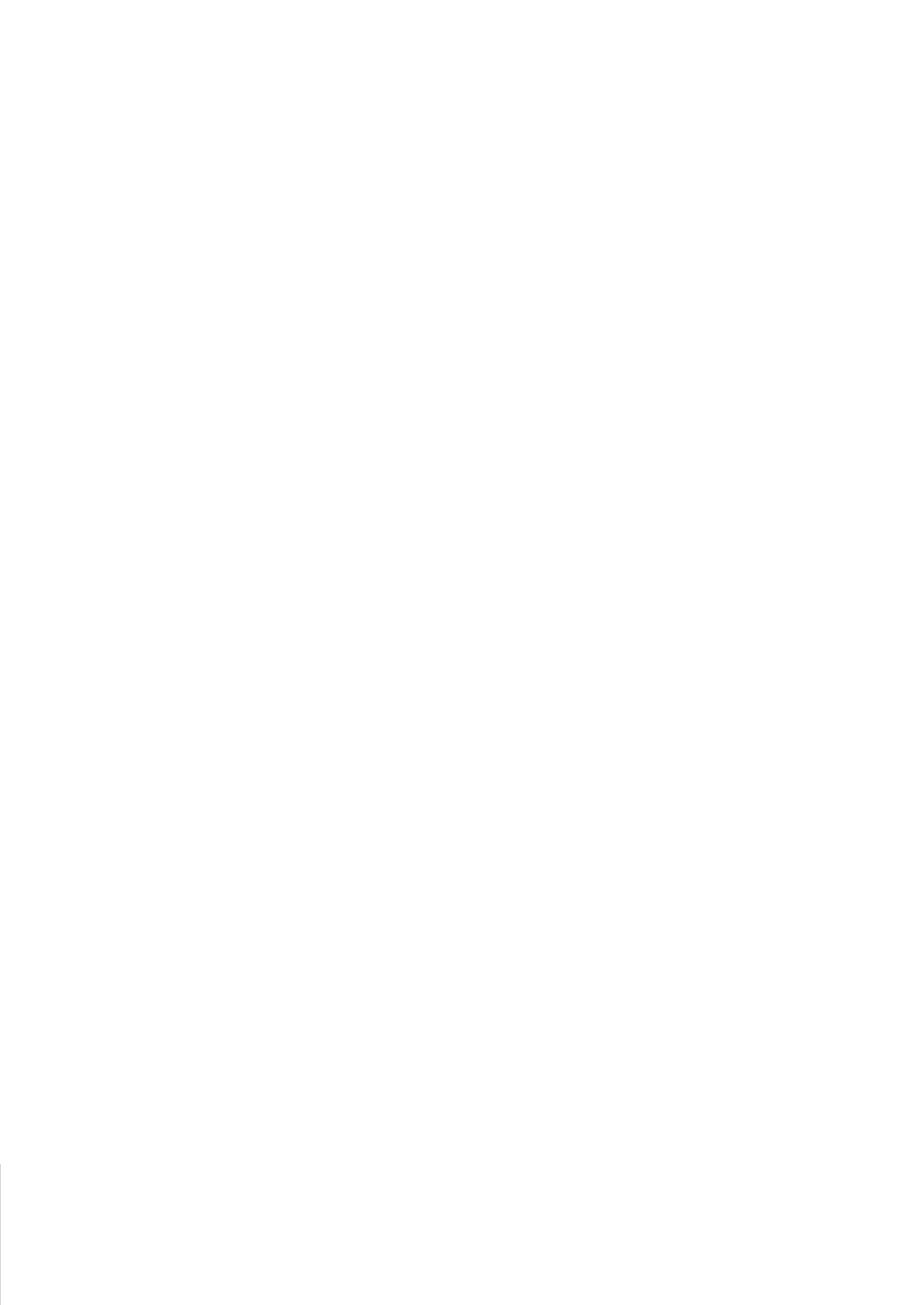



# **Declaration of Conformity** for Valves and Valve Manifolds

APV Rosista GmbH, Zechenstr. 49, D-59425 Unna-Königsborn as manufacturer with sole responsibility declares that the

double seat valves of the series D2, SD4, SDT4, SDM4, SWcip4, DSV, DA3, DE3, DEU3, DET3, DKR2, DKRT2, DKRH2 in the nominal diameters DN  $25 - 150$ ,  $1^{\circ} - 6^{\circ}$  and 1 Sh $5 - 6$  Sh $5$ 

butterfly valves of the series SV1 and SVS 1 F in the nominal diameters DN 25 - 100, DN 125 - 250 and  $1^{\circ} - 4^{\circ}$ 

> ball cocks of the series KH, KHV in the nominal diameters DN 15 - 100

single seat, diaphragm and spring loaded valves of the series S2, SW4, SWmini4, SWT4, M3, MF3, M4, MF4, MP4, MS4, AP1, APT1, CPV, RG4, RGM4, RGE4, RGEM4, PR2, PR3, PR4, SI2, UF3, VRA, VRAH in the nominal diameters DN 10 - 150,  $1/2^{\circ}$  - 4 $^{\circ}$  and 1 Sh5 - 6 Sh5

and the valve manifolds installed thereof

meet the requirements of the Directives 89/392/EEC (amendment 93/44/EEC), replaced by 98/37/EC and GSG - 9.GSGV.

For official inspections, APV Rosista GmbH presents a technical documentation according to appendix V of the Machinery Directive, this documentation consisting of documents of the development and construction, description of measures taken to meet the conformity and to correspond with the basic requirements on safety and health, incl. an analysis of the remaining risks as well as an operating manual with safety instructions.

The conformity of the valves and valve manifolds is guaranteed.

D-59425 Unna-Königsborn, June 04, 2008 **APV Rosista GmbH** 

aum

**Manager Research and Development**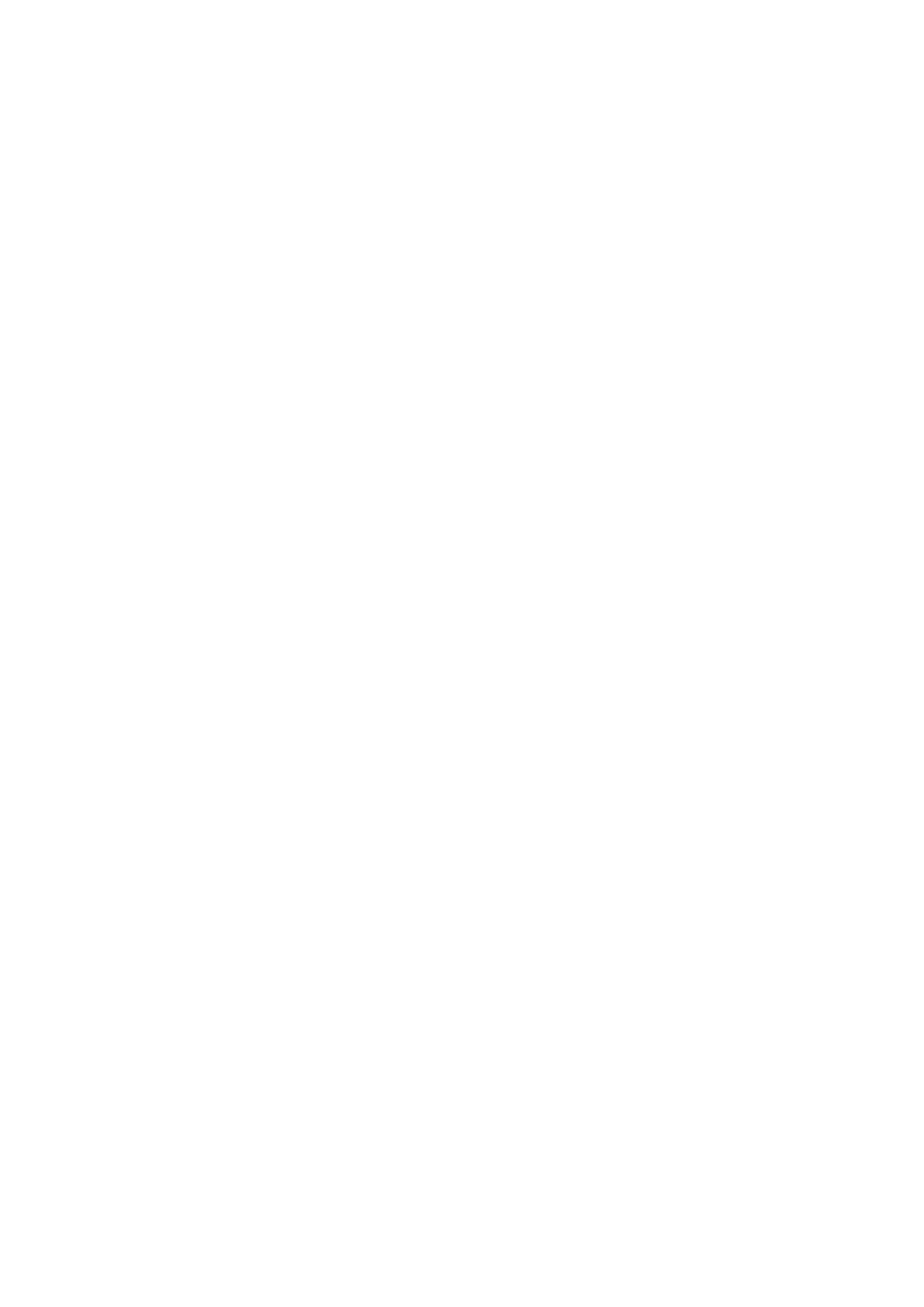



|              | <b>Table of Content</b>          |               | Page             |
|--------------|----------------------------------|---------------|------------------|
|              |                                  |               |                  |
| 1.           | <b>General Terms</b>             |               | $\boldsymbol{2}$ |
| 2.           | <b>Safety Instructions</b>       |               | $\mathbf 2$      |
| 3.           | <b>Mode of Operation</b>         |               | $\mathbf{2}$     |
| 4.           | <b>Auxiliary Equipment</b>       |               | 3                |
| 5.           | <b>Cleaning</b>                  |               | 3                |
| 6.           | <b>Installation</b>              |               | 3                |
|              | <b>6.1. Welding Instructions</b> |               | 4                |
| $\mathbf{7}$ | <b>Maintenance</b>               |               | 4                |
| 8.           | <b>Materials</b>                 |               | 5                |
| 9.           | <b>Dimensions / Weights</b>      |               | 5                |
| 10.          | <b>Technical Data</b>            |               | 6                |
| 11.          | <b>Service Instructions</b>      |               | $6 - 7$          |
| 12.          | <b>Assembly Tool</b>             |               | 8                |
| 13.          | <b>Trouble Shooting</b>          |               | 9                |
| 14.          | <b>Spare Parts</b>               | RN 01.111 - 2 |                  |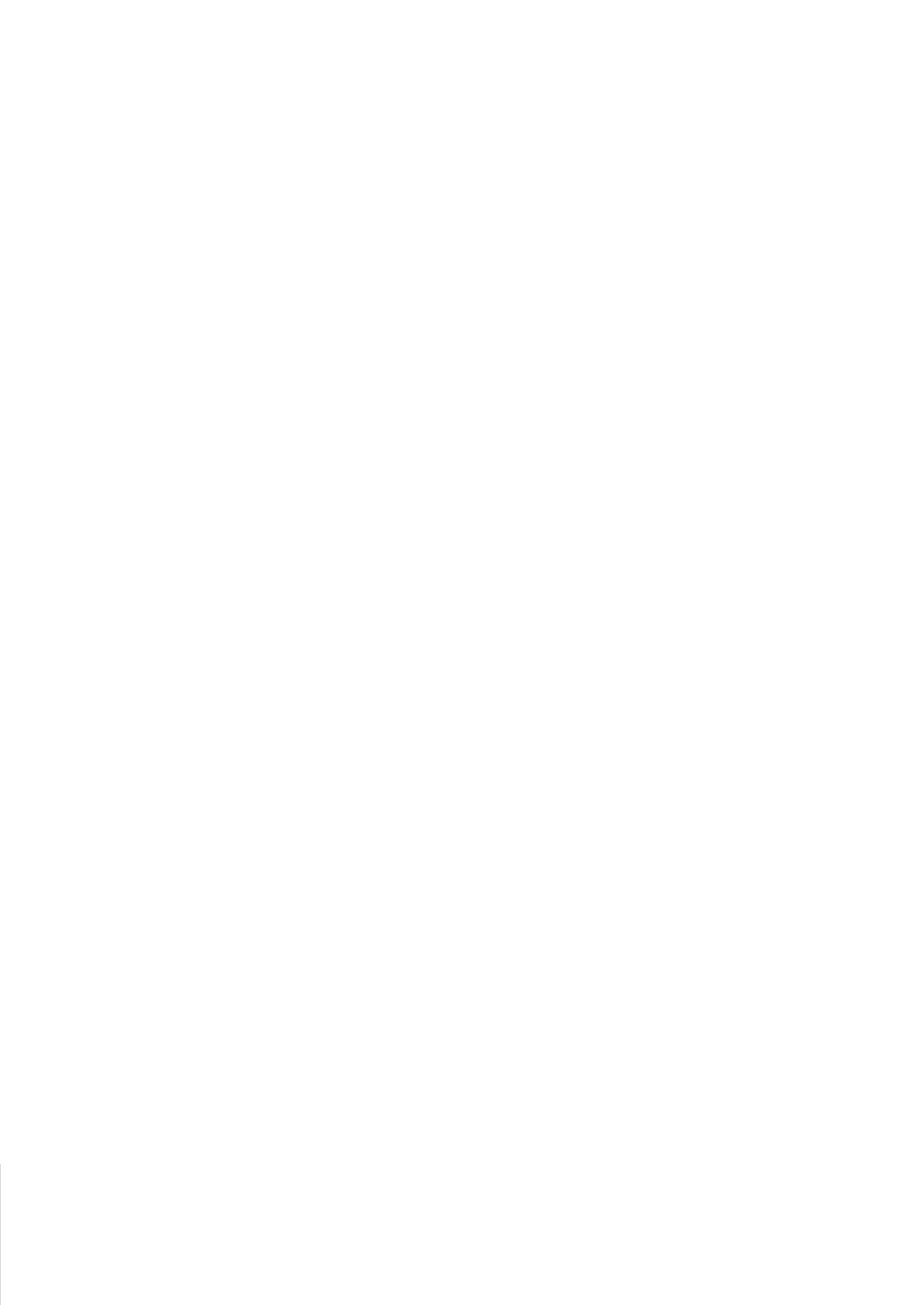



# **1. General Terms**

This operating manual has to be read carefully and observed by the competent operating and service personnel.

We have to point out that we will not accept any liability for damage or malfunctions resulting from the non-compliance with this operating manual.

Descriptions and data given herein are subject to technical changes.

# **2. Safety Instructions**



### **DANGER!**

**-** Before any maintenance of the valve, the line system in which the valve is installed must be depressurized.

### **ATTENTION!**

**-** Observe service instructions to ensure a safe maintenance of the valve.

# **3. Mode of Operation**



The vacuum valve DELTA VRAH 11 is used in applications in which equipment can be damaged by a vacuum (e.g. in containers or pipelines).

If a vacuum occurs, the valve opens by the valve seat being lifted to relieve the vacuum in the system. The closing process is released only if the vacuum does no longer exist or if the response pressure is reached.

Vacuum Valve DELTA VRAH 11 Operating Manual Rev. 2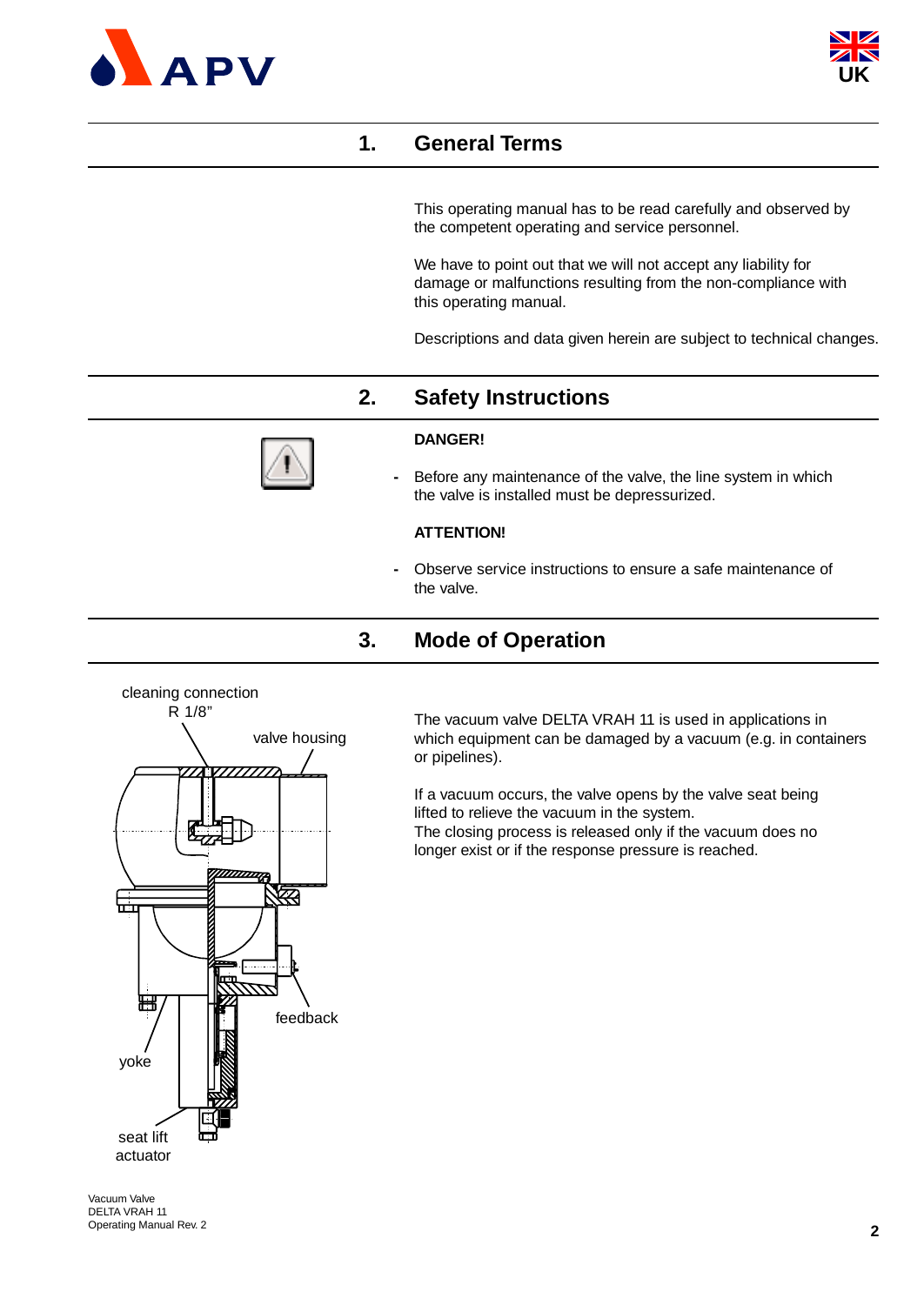



# **4. Auxiliary Equipment**

### **- Valve feedback**

A switch to signal the closed and open position of the valve seat (on / off) can be mounted to the valve **(C)** if required.

We recommend to use our APV standard types: operating distance: 5 mm / diameter : 11 mm. If the customer decides to use a valve feedback other than APV type, we cannot take over any guarantee for a faultless function.

# **5. Cleaning**



Through the cleaning nozzle **(B)** in the housing, the product-wetted parts of the valve can be cleaned during the cleaning process. Moreover, the contact surfaces between the seat seal and the seat can be cleaned through seat lifting. For this purpose, the seat lift actuator **(A)** is controlled in short intervals during the cleaning process.

### **- Seat lift actuator**

The VRAH valve is equipped with a seat lift actuator **(A)** which is used during the cleaning process and / or for remote functional control.

**- Cleaning device** The valve is equipped with an integrated cleaning nozzle **(B)**.

### **6. Installation**

The VRAH valve must be installed in inverted position to provide for the function of the valve.

The valve housing can be welded directly for the complete valve insert being dismantable to the bottom.



**Attention:** Observe welding instructions.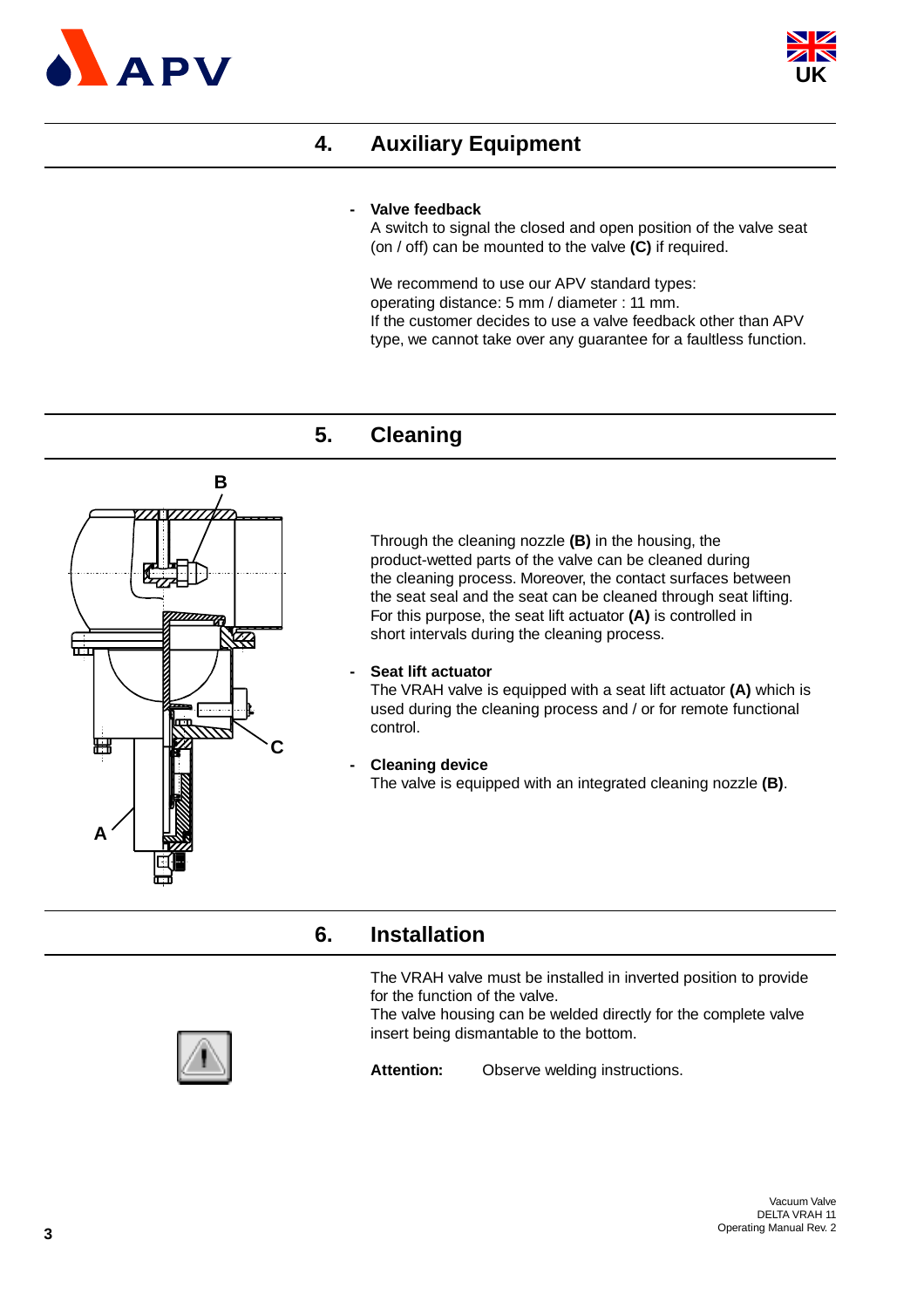



# **6.1 Welding Instructions**

### **VRAH**

- Before welding of the valves, the valve insert must be dismantled from the housing. A careful handling without damage to the parts must be provided.
- Welding may only be carried out by certified welders (EN 287-1). (Seam quality EN 25817 "B").
- The welding of the valve housings must be undertaken in such a way that deformation strain cannot be transfered to the valve body.
- The preparation of the weld seam up to 3 mm thickness must be carried out in butt manner as a square butt joint without air. (Consider shrinkage!)
- TIG orbital welding is prefered!
- After welding of the valve housing or of the mating flanges and after work at the pipelines, the corresponding parts of the installation or pipelines must be cleaned from welding residues and soiling. If these cleaning instructions are not observed, welding residues and dirt particles can settle in the valve and cause damage.
- Any damage resulting from the nonobservance of these welding instructions is not subject to our guarantee.

# **7. Maintenance**

- The maintenance intervals depend on the application of the valve and should be determined by the operator carrying out regular checks.
- Replacement of seals according to service instructions.
- All seals must lightly be greased before their installation!!!

### **Recommendation:**

| APV-food-grade grease for EPDM |                              |
|--------------------------------|------------------------------|
| $(0,75 \text{ kg}/\text{can})$ | - ref. No. 000 70-01-019/93) |
| (60 g/tube)                    | - ref. No. 000 70-01-018/93) |

#### **!! Do not use grease containing mineral oil for EPDM seals !!!**

Assembly of the valve according to service instructions.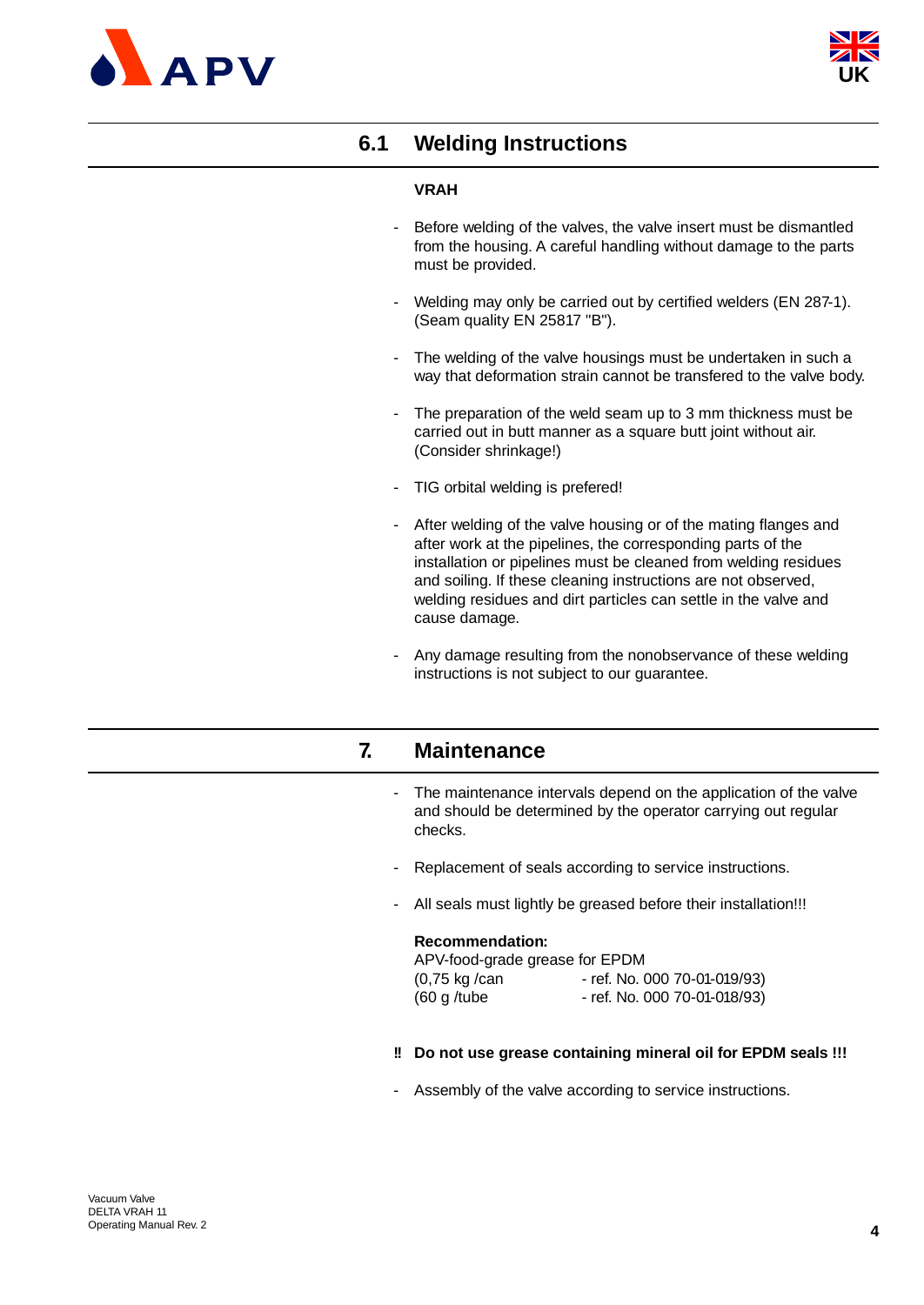



# **8. Materials**

| Product-wetted parts |          | ÷       | 1.4404/1.4571 |
|----------------------|----------|---------|---------------|
| Other parts          |          | ٠<br>۰. | 1.4301        |
| Seals                | standard | ÷       | <b>EPDM</b>   |

# **9. Dimensions / Weights**

| <b>DN</b> |     | dimensions in mm |     | weight in kg |
|-----------|-----|------------------|-----|--------------|
|           |     | ØΒ               |     |              |
| 100       | 259 | 100              | 111 | 5.7          |

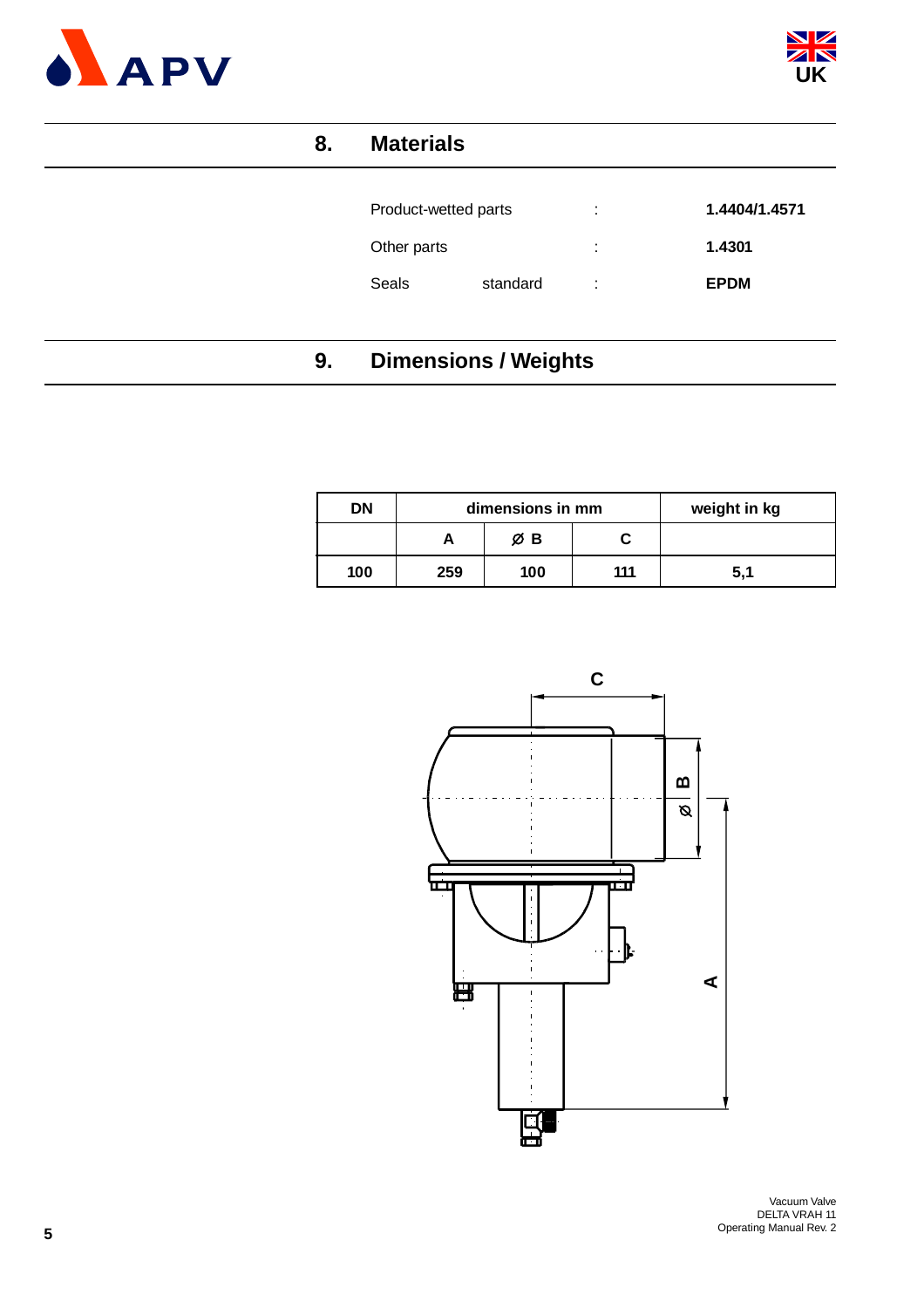



# **10. Technical Data**

| max. line pressure :         | 10 bar               |
|------------------------------|----------------------|
| max. operating temperature : | $135^{\circ}$ C EPDM |
| short-term load:             | $140^\circ$ C EPDM   |
| response pressure :          | 20mm WC              |

### **flow rates (m3/ h) at a negative pressure of**

|               | <b>100 mm WS</b> | <b>200 mm WS</b> |
|---------------|------------------|------------------|
| <b>DN 100</b> | 250              | 350              |

# **11. Service Instructions**

The item numbers refer to the spare parts drawing **RN 01.111-2.**

### **I. Dismantling from the line system**

**a.** Shut off line pressure.

**Do not reach for movable parts! Risk of injury by suddenly actuating valve.**

- **b.** Remove pneumatic air line for the seat lift actuator **(2)** at the union **(1)**.
- **c.** Loosen clamp of feedback support and pull off proximity switch **(10)**.
- **d.** Loosen hexagon nuts **(9)** by means of a wrench SW 13 / SW 17 and lift out the valve insert.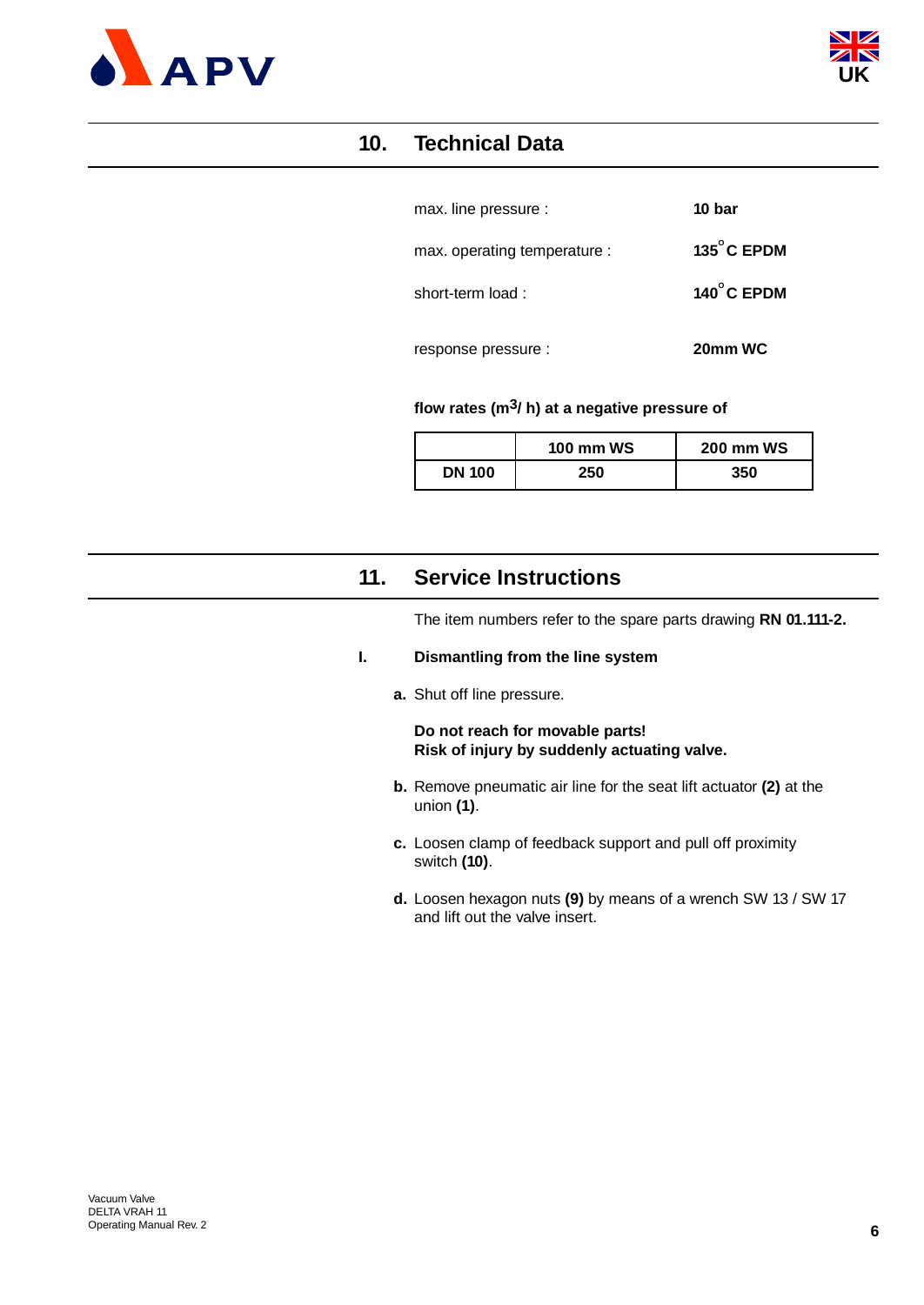



# **11. Service Instructions**

### **II. Dismantling of inner parts**

- **a.** Remove housing seal **(13)**.
- **b.** Remove valve shaft **(12)** from the insert.
- **c.** Stick into the seat seal **(14)** with a peaked object and pull it off.
- **d.** Take the guide band **(7)** out of the yoke groove.

### **III. Installation of seals and assembly of valve**

- **a.** Press the guide band **(7)** into the yoke.
- **b.** Before mounting the valve shaft **(12)**, insert the seat seal **(14)**. To get an even fit of the seat seal, use the APV assembly tool (**ref.-No. 51-13-650/17**) to insert the seal. (**installation see 12.**)
- **c.** Place the shaft **(12)** in the seat lift actuator.
- **d.** Provide the housing seal **(13)** with a thin layer of grease and insert it into the yoke groove.

### **IV. Installation of valve**

- **a.** Place the complete valve insert into the housing **(16)** and fix it with the screws **(9)**.
- **b.** Attach the pneumatic air line and the feedback.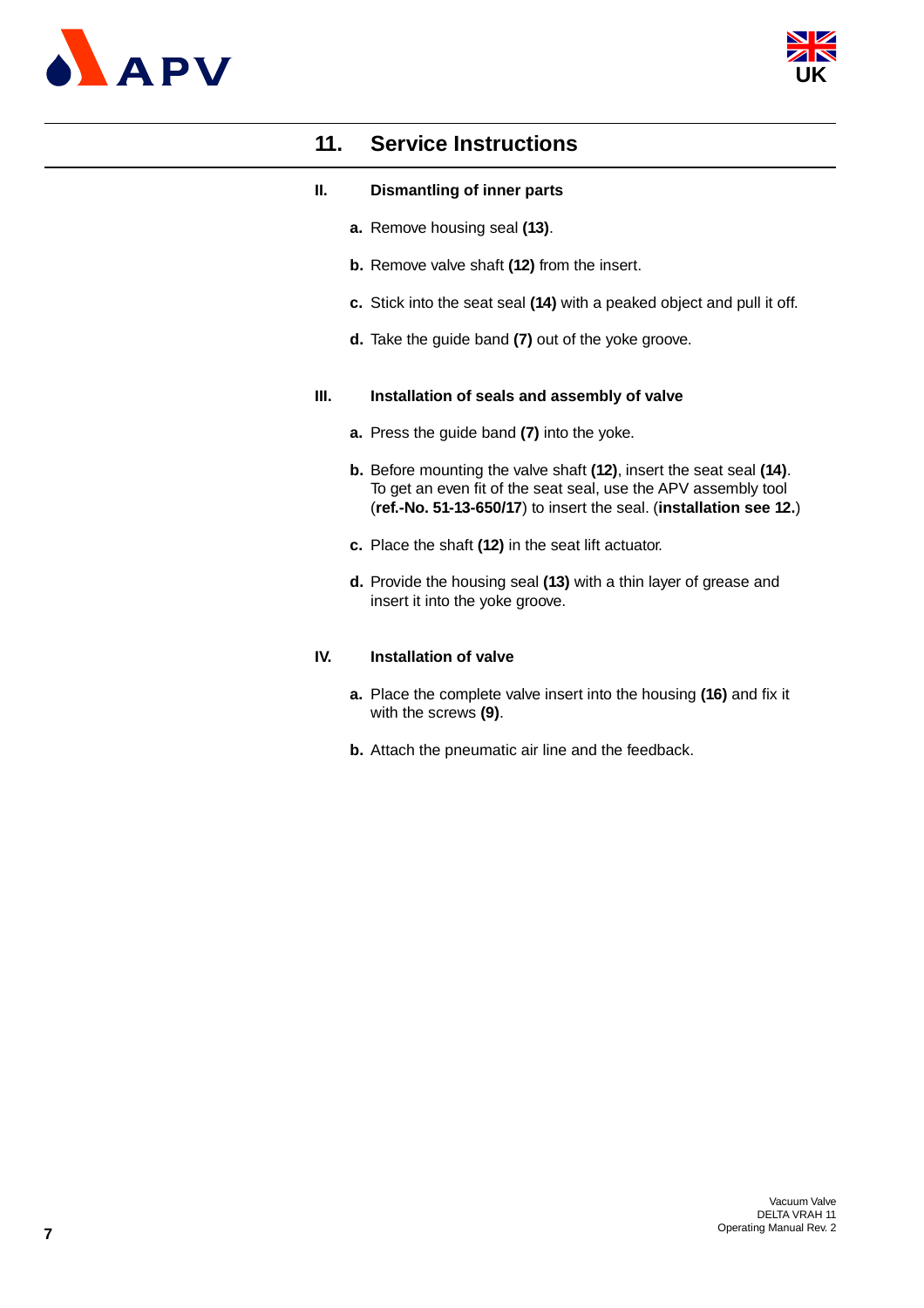



# **12. Assembly Tool**



### **threaded bolt**

### **Assembly tool for seat seal (ref.-No. 51-13-650/17)**

The assembly tool consists of:

- item 1 housing assembly tool
- item 2 threaded bolt assembly tool
- item 3 ring
- item 4 thrust ring assembly tool
- item 5 nut

### **Installation of seat seal into the valve shaft**

- **1.** Place the valve shaft in the housing in such a way that the nut is in the housing.
- **2.** Screw the threaded bolt in the housing and fix the valve shaft (the shaft is clamped). Then clamp the housing into the vise.
- **3.** Provide the seat seal with a thin layer of grease. Use special food-grade grease for this purpose. Put the seal onto the ring until it stops. See to the correct position of installation.
- **4.** Introduce the ring with the seat seal installed into the housing and press it down until it stops.
- **5.** Introduce the thrust ring into the housing. Screw on the nut and tighten it by a hook spanner until it stops.
- **6.** Loosen the nut. Take ring and thrust ring out of the housing.
- **7.** Take the housing out of the vise, screw the threaded bolts off the housing and take the shaft out of the housing.

### **Check the even fit of the seat seal.**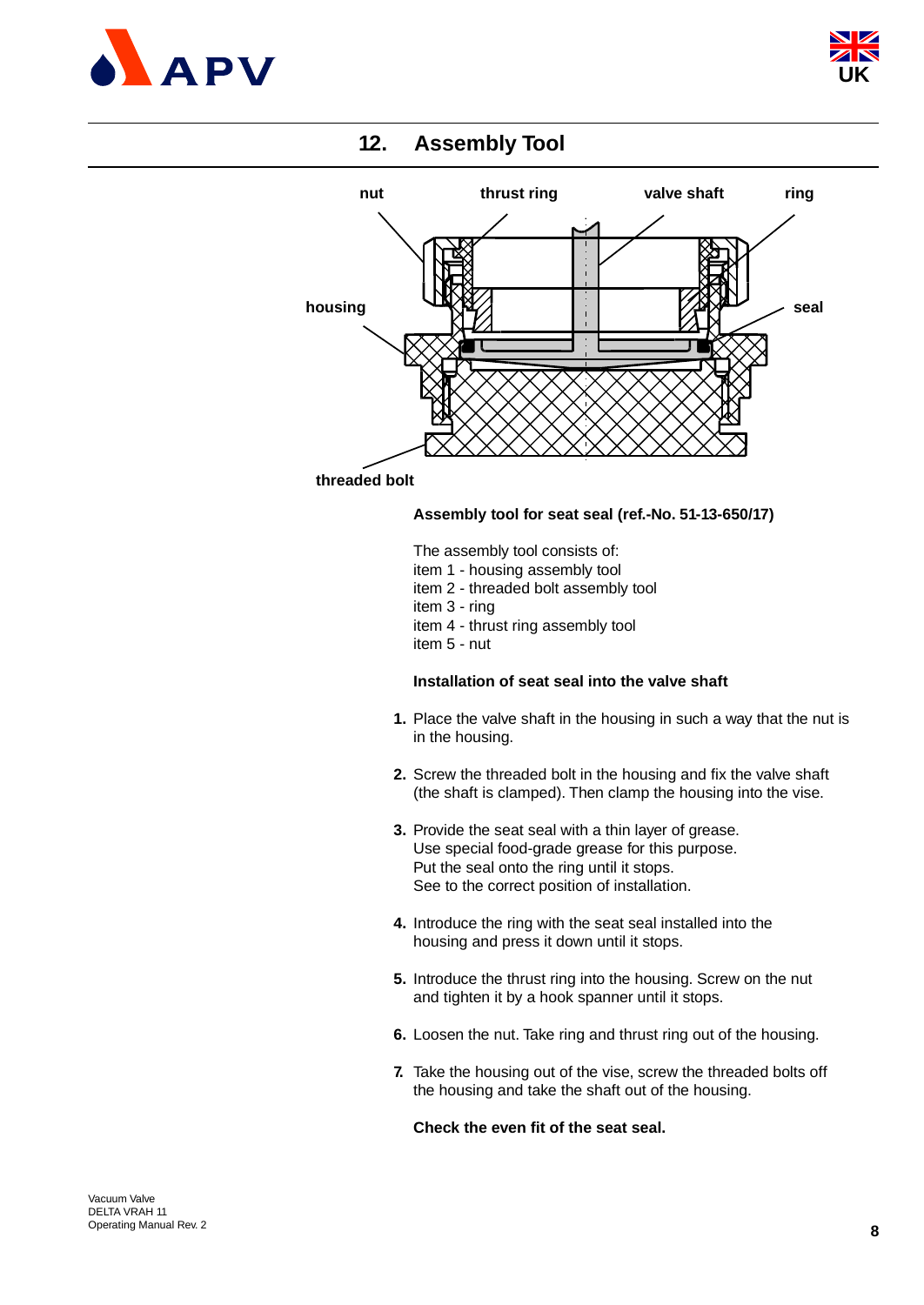



# **13. Trouble Shooting**

**The item numbers refer to the spare parts drawing RN 01.111-2.**

**Removal of failure see chapter 11, Service Instructions.**

- Leakage between housing flange and mating flange **: replace housing seal (13)**
- **-** Leakage at valve seat **: replace seat seal (14)**
- **-** Seat lifting does not work **: check function of**
- 

**-** Valve does not work **: check smooth running of the shaft, clean shaft passage, replace damaged parts.**

**seat lift actuator or replace complete**

**actuator**

# **14. Spare Parts Lists**

### **(see annex)**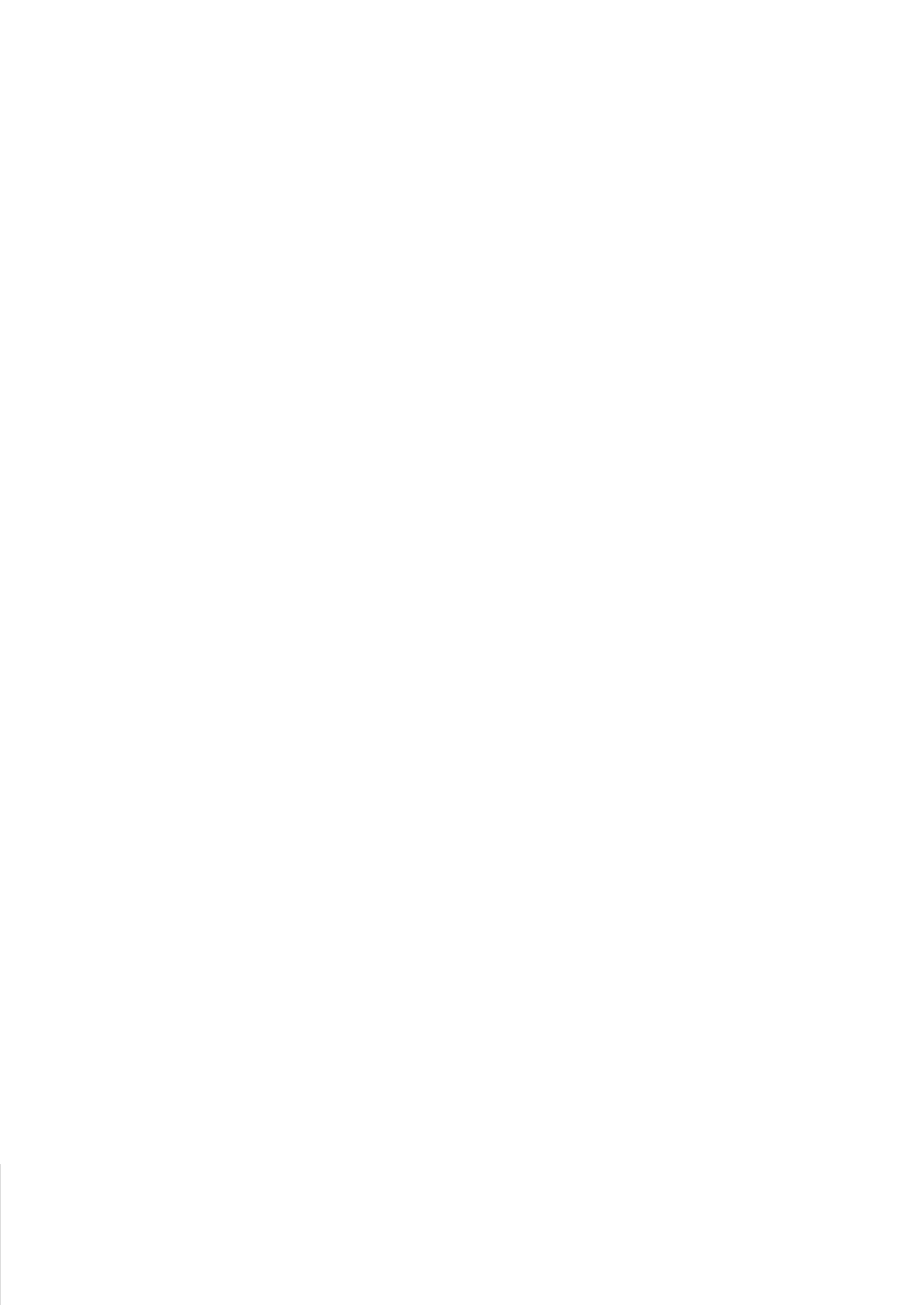Translation of original manual BA VRAH11 0002 ID-No.: H170794



rev. 2





Your local contact:

APV Zechenstraße 49 D-59425 Unna

Phone: +49(0) 23 03/ 108-0 Fax: +49(0) 23 03 / 108-210

For more information about our worldwide locations, approvals, certifications, and local representatives, please visit www.apv.com.

Copyright © 2008 SPX Corporation

The information contained in this document, including any specifications and other product details, are subject to change without notice. While we have taken care to ensure the information is accurate at the time of going to press, we assume no responsibility for errors or omissions nor for any damages resulting from the use of the information contained herein.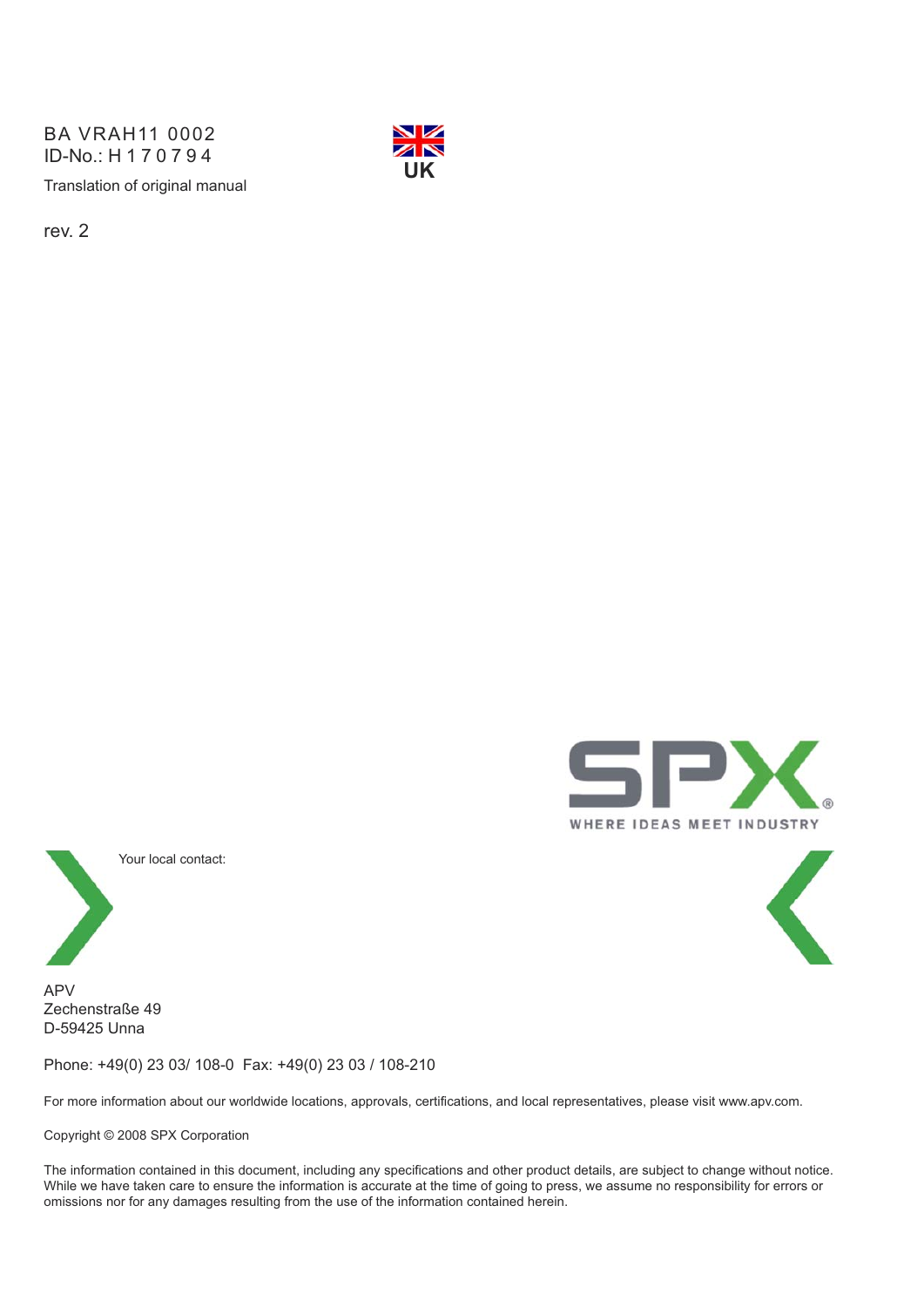| 02/94                                                                                                                                                                                                                                | 看看                                                           |                                                                       |
|--------------------------------------------------------------------------------------------------------------------------------------------------------------------------------------------------------------------------------------|--------------------------------------------------------------|-----------------------------------------------------------------------|
|                                                                                                                                                                                                                                      | <b>APV Roatsta</b><br>D-59425 Uma<br>Germany<br>$01.111 - 2$ |                                                                       |
|                                                                                                                                                                                                                                      | $\underset{\text{K}}{\gtrsim}$                               |                                                                       |
|                                                                                                                                                                                                                                      | <b>Trylight</b><br>Salving<br>Plümer<br><b>Name</b>          |                                                                       |
|                                                                                                                                                                                                                                      | 23.8.93<br>24.8.93<br>21.9.93<br>Datum                       | $\overline{\overline{1}}$                                             |
|                                                                                                                                                                                                                                      | Gezeichnet<br>Normgepr.<br>Geprüff                           | $\widetilde{9}$                                                       |
|                                                                                                                                                                                                                                      | $\overline{\phantom{0}}$                                     |                                                                       |
|                                                                                                                                                                                                                                      | Blatt<br><u>20/6</u>                                         | $\overline{4}$<br>Trytko<br>$\overline{C}$<br>$\overline{\mathbb{C}}$ |
|                                                                                                                                                                                                                                      | 5/01<br><b>Blatt</b>                                         | Trytko                                                                |
|                                                                                                                                                                                                                                      | 7/97<br>$\mathbf{\Omega}$                                    | <b>Trytko</b><br>⊞<br>$\sigma$                                        |
|                                                                                                                                                                                                                                      | Besteht aus<br>$\frac{1}{2}$<br>Datum                        | <b>Trytko</b><br>$\infty$<br>$\bigcirc$<br>Name                       |
|                                                                                                                                                                                                                                      |                                                              | $\overline{\phantom{a}}$<br>स्ति<br>∨                                 |
|                                                                                                                                                                                                                                      |                                                              | ப                                                                     |
|                                                                                                                                                                                                                                      | (proximity switch) DN100                                     | $\overline{\phantom{1}}$<br>ィ                                         |
|                                                                                                                                                                                                                                      | DN100                                                        | $\mathbf{\Omega}$                                                     |
|                                                                                                                                                                                                                                      | VRAH11-IHP2<br>list:                                         |                                                                       |
|                                                                                                                                                                                                                                      | spare parts list:<br>il VRAH11-IHP2<br>Ausführung<br>parts   | ╪<br>ᡪ                                                                |
|                                                                                                                                                                                                                                      | valve                                                        | desig                                                                 |
| Weitergabe sowie Vervielfältigung dieser Unterlage, Verwertung und Mitteilung<br>ihres Finalts nicht gestaltet, soweit nicht schrifflich zugestanden. Verstoß<br>verpflichtet zum Schadensersatz und kann strafrechtliche Folgen hab | Vakuumventil<br>Ersatzteilliste:<br>hängende<br>Vacuum       | <u>suspended</u>                                                      |
|                                                                                                                                                                                                                                      |                                                              |                                                                       |